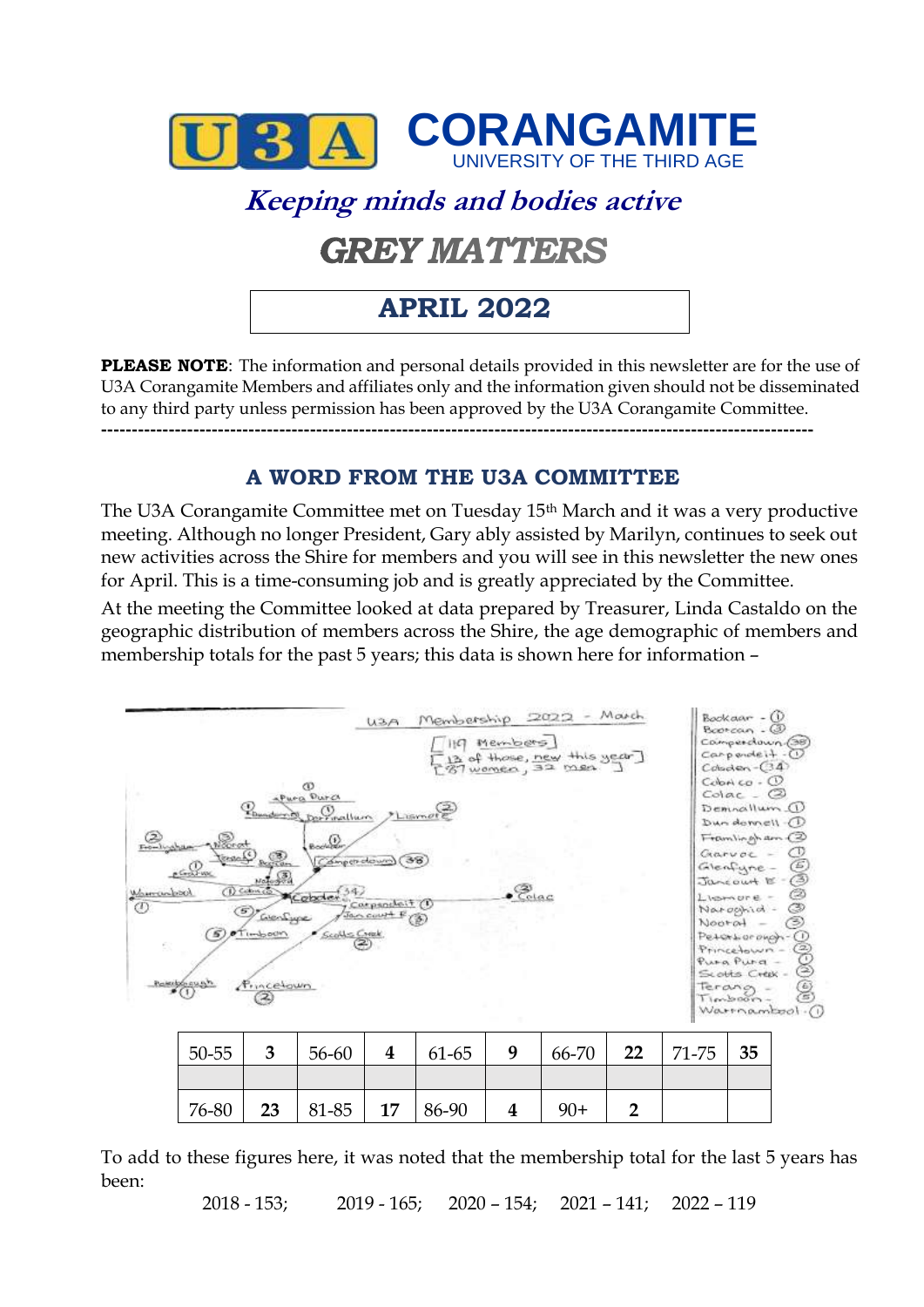The Committee noted that the current membership is certainly Cobden-Camperdown centric (~60% of total) and it was suggested that one limiting factor in the ability to recruit new members and offer more activities in some areas of the Shire could be the lack of suitable venues. Accordingly, Gary Kimber has agreed to speak to the Corangamite Shire to investigate if venues such as senior citizen centres, halls etc. might be available to U3A in areas around the Shire, other than Cobden/Camperdown.

Having been approached by *mpower* in Warrnambool, an accredited community-based agency, offering programs for adults and seniors, another issue that the Committee considered was the *Warm Safe Home Project 2022.* This is a set of four events planned during June and July with one to be held somewhere in the Corangamite Shire. The session aims to present information, knowledge and experiences that enrich peoples' ability to live the way they want as they grow older. In order to make sure that the series is interesting, engaging and useful, and to assist the Committee in deciding if it is worthwhile to participate in this project, some feedback about the types of things that ought to be included in such a session is being sought from U3A Corangamite members.

To assist the Committee, **included later in the newsletter** is a one-page list that we **would ask you to complete and return** to the Secretary either as a scan via e-mail to [u3acorangamite@gmail.com](mailto:u3acorangamite@gmail.com) or post to PO Box 55 COBDEN 3266 by 14<sup>th</sup> April 2022.

Finally, although the singing group coordinator Gwen Steele has not been very well, Gwen is now feeling well again and is ready to start this year's singing group commencing on Wednesday 6th April @ 1.30pm. **Welcome back Gwen!**

**---------------------------------------------------------------------------------------**

#### **NEW ACTIVITIES IN APRIL**

#### **Let's Do Lunch**

#### *Commercial Hotel, Camperdown*

Wednesday 20th April @ 12.30pm

Bookings to Gary Kimber on 0439 079 098 or gazzmazz3@gmail.com by Friday 14th April.

#### **Tea and Tour for Ten**

"*Delia's Dahlias*" @ 263 Ansons Road, Carpendeit

Tuesday 5th April @ 1.30pm

Delia Robertson (a U3A members), has over 250 different types of dahlias for which she lovingly cares. She has won many awards at shows and has the knack of identifying each dahlia type.

Come and enjoy an afternoon with Delia and find out about some of the different dahlia types, their shapes and sizes, how to look after them, how the dahlias are prepared and taken to shows and just about anything you need to know about dahlias.

Finish this lovely afternoon with afternoon tea on the patio.

\$10 includes afternoon tea.

Bookings to Marilyn Kimber on 0437 584 998 or mazz060253@gmail.com by Friday 1st April.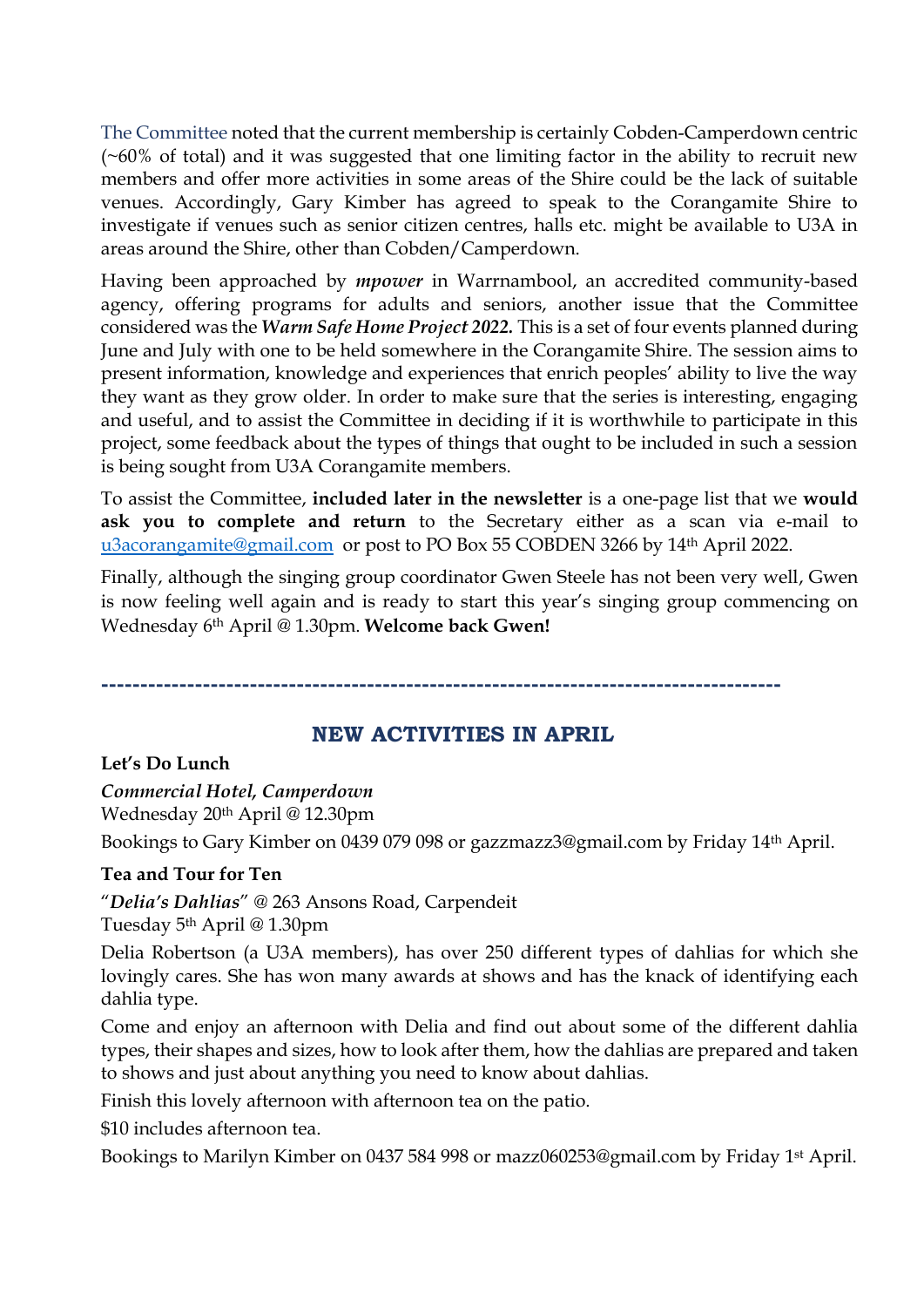### **Travel Tales**

*Macquarie Island* **–** Barrie and Jean Giblett

Friday 22nd April @ 1.30pm, Cobden Senior Citizens Centre

Join them for an amazing trip to Macquarie Island & the Sub-Antarctic Islands of New Zealand. A World Heritage site with a plethora of wildlife & flora in a harsh climate. Learn about their encounter with a 'Russian' ship!

Bookings to Marilyn Kimber on 0437 584 998 or mazz060253@gmail.com by Monday 18th April.

Afternoon tea provided. Gold coin donation.

#### **Bike Ride**

Wednesday 6th April @ 10.30 am.

The Naroghid - Cobden Rail Trail. Naroghid to Cobden and return.

Bookings to Helen James on 0438 918 337 by Monday 4th April.

#### **Hike**

Wednesday 13th April @ 10.30am

Up and down Mt Leura, Camperdown

Bookings to Helen James on 0438 918 337 by Monday 11th April.

#### **Movie Matinee**

Thursday 21st April @ 12.00 noon at the Terang Commercial Hotel - includes lunch for \$5 This month's movie is "*The Piano*" an award-winning movie directed by Jane Campion and set in NZ.

**B**ookings to Gary Kimber on 0439 079 098 by Monday 18th April

**\*\* Please note**: this activity is now always the 3rd Thursday of the month.

*NOTE: members must advise the coordinator at the time they register for the event if they have any special dietary requirements.* 

#### **Mini Golf**

Thursday 21st April @ 10.00 am at the Mini Golf Course, Grayland Street, Cobden While the weather is still fine come along and have some fun, fresh air, laughter and even win a prize. Cost \$6 pp incl. morning tea. **Last chance before winter!** Bookings to Gary Kimber on 0439 079 098 by Monday 18th April

**\*\* Please note**: this activity is now on the 3rd Thursday each month.

#### **Trivia Afternoon**

Tuesday 12th April @ 1.30pm at Commercial Hotel, Terang.

Afternoon tea provided. Book individually or teams of 4. No cost. Prizes available. Theme: "*Australiana*"

#### **Scrabble at Cobden**

In April, the dates for scrabble at Cobden will be Monday 4th April and Tuesday 26th April – Monday 18<sup>th</sup> is Easter Monday and Monday 25<sup>th</sup> is Anzac Day.

#### **Singing**

Re-commencing on Wednesday 6th April @ 1.30pm at Gwen's home.

#### **Mah-Jong & Scrabble at Terang**

**NOTE**: these two activities are on **the last Thursday** of each month and not the 4th Thursday as advised previously in the March newsletter.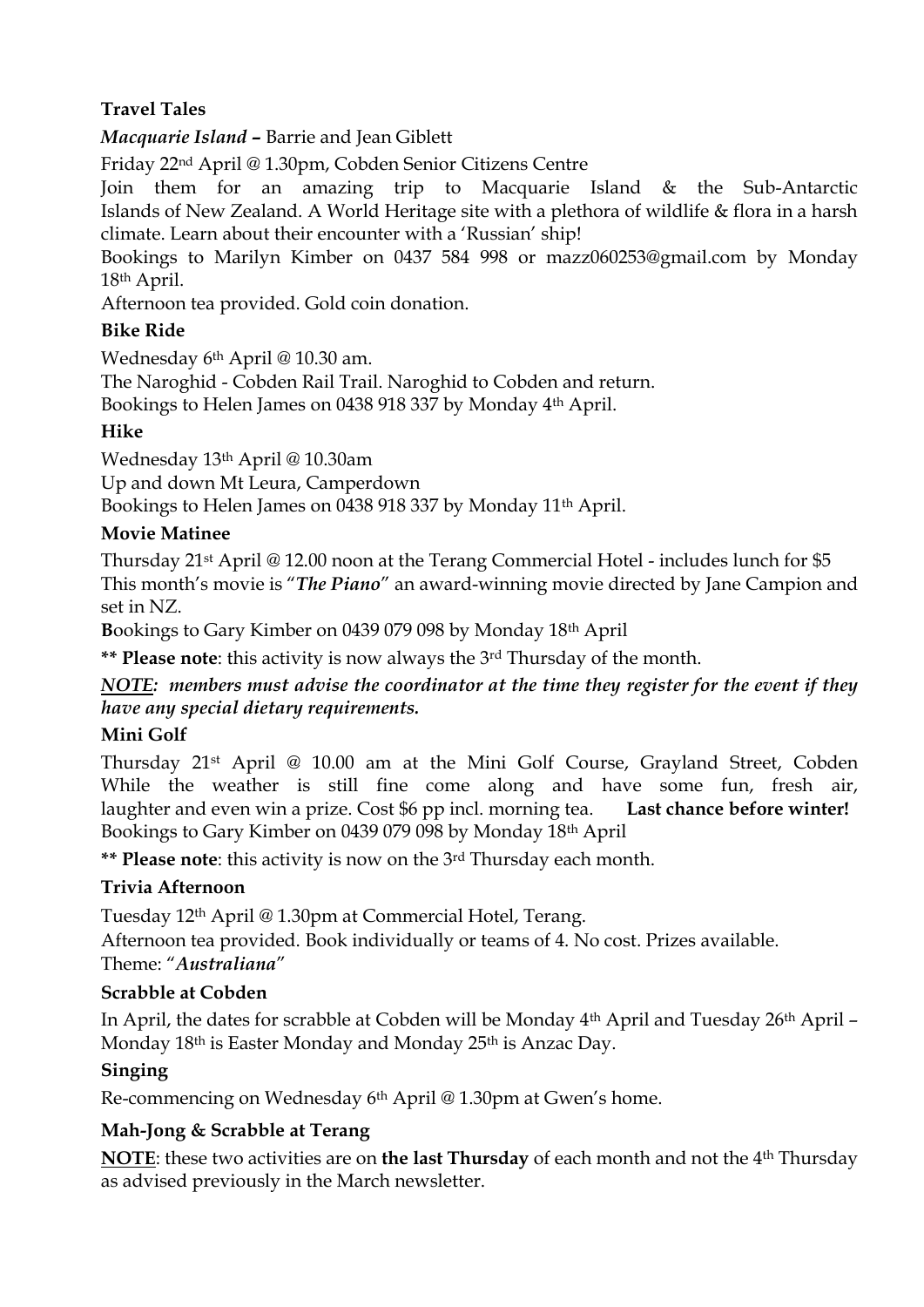### **Warm Safe Home Project 2022**

A set of four events during June and July is planned with one to be held somewhere in the Corangamite Shire. The session aims to present information, knowledge and experiences that enrich peoples' ability to live the way they want as they grow older. In order to make sure that the series is interesting, engaging and useful, and to assist the Committee in deciding if it is worthwhile to participate in this project, **some feedback about the types of things that you think should be included in such a session is being sought from U3A Corangamite members**.

#### **What type of information, knowledge, or activities would be of use to you?**

This list covers a range of topics and activities. It is simply a starting point for thinking about what might be included in the series. *Tick any that apply*

- П Legal processes that protect your rights
- П What services can assist / support in different situations
- $\Box$ How to spot a scam and where to go for help
- $\Box$ e-Safety such as staying safe online, internet banking, online purchases, and safe passwords
- $\Box$ Digital skills such as using Zoom, Facebook, and getting more out of your smartphone
- $\Box$ Using MyGov
- П Your home, Centrelink, and accessing aged care
- $\Box$ Cooking nutritious meals on a budget
- $\Box$ How to keep fit or return to exercise
- $\Box$ Meditation and mindfulness
- $\Box$ (Re)connecting with people and activities after Covid-19
- $\Box$ How to take great photos on your smart phone
- $\Box$ Understanding Advanced Care Directives
- $\Box$ How to choose a suitable Power of Attorney
- $\Box$ The key things to discuss with your Medical Decision Maker / Medical Power of Attorney
- $\Box$ How to get a good deal on your electricity
- $\Box$ Where to get started with My Aged Care
- $\Box$ The difference between Financial Counsellors and Financial Planners
- $\Box$ Tips and tricks for budgeting
- $\Box$ Understanding and preventing elder abuse
- $\Box$ How stand-up for issues that matter to you
- $\Box$ What it's like to sing in a choir
- $\Box$ The chance to get back on a push bike
- П Other (please specify)

**Complete and return to the Secretary either as a scan and via e-mail to [u3acorangamite@gmail.com](mailto:u3acorangamite@gmail.com) or post to PO Box 55 Cobden 3266 by 14th April 2022**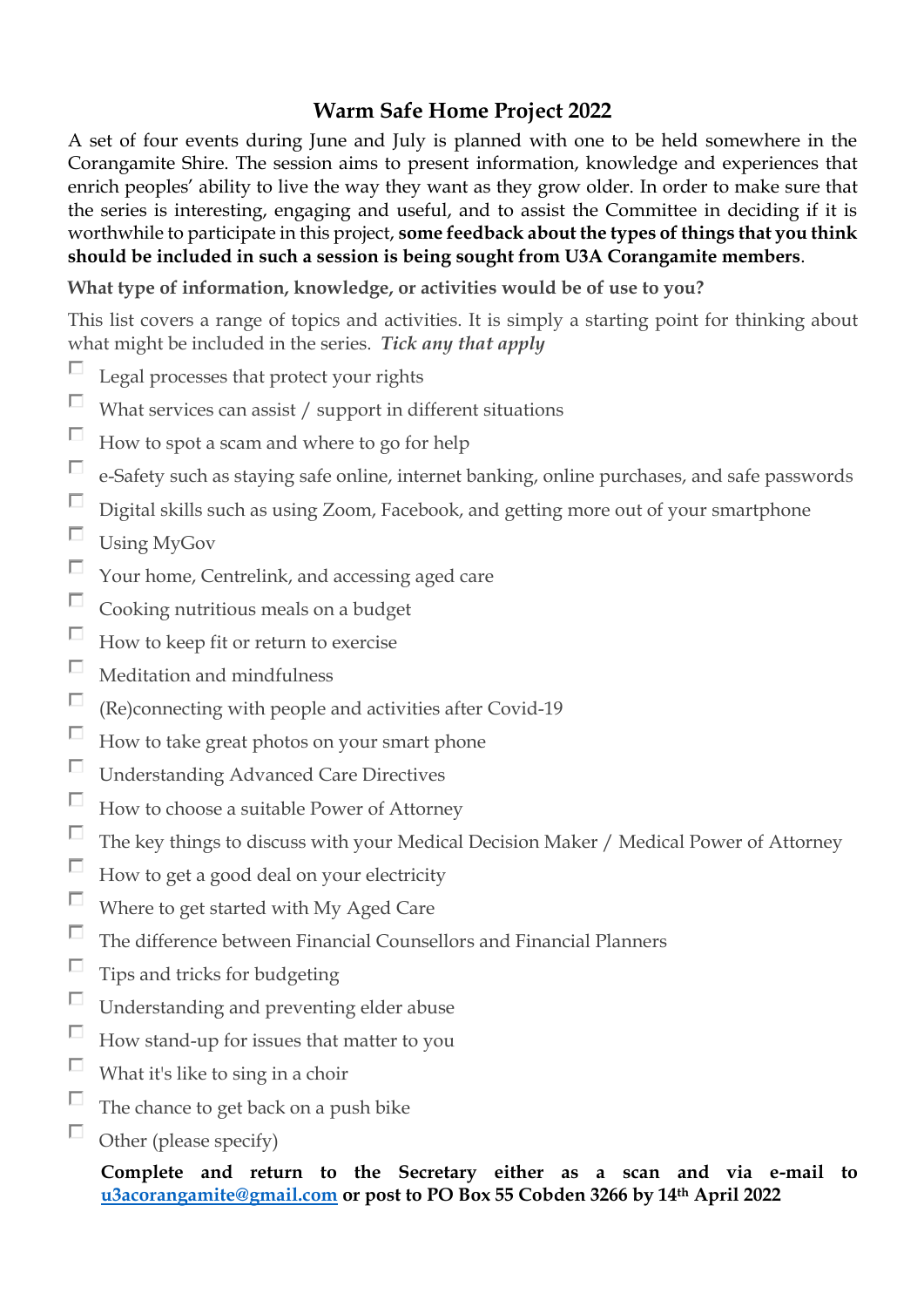### **WHAT'S ON IN APRIL & MAY**

Make sure to check the activities calendar and list below to see what great events are being held during April & May

> For further information contact us via e-mail[: u3acorangamite@gmail.com](mailto:u3acorangamite@gmail.com) **OR**

U3A Corangamite website: [https://u3acorangamite.org.au](https://u3acorangamite.org.au/)

**---------------------------------------------------------------------------------------------** 

**We are proudly supported by the Cobden & Camperdown Community Banks (Bendigo Bank) and Helloworld Travel**



**Cobden & Districts Community Bank® Branch** and Camperdown branch



## **Helloworld Travel Camperdown**

185 Manifold Street, Camperdown, VIC 3260 P: (03) 5593 1495 | E: camperdown@helloworld.com.au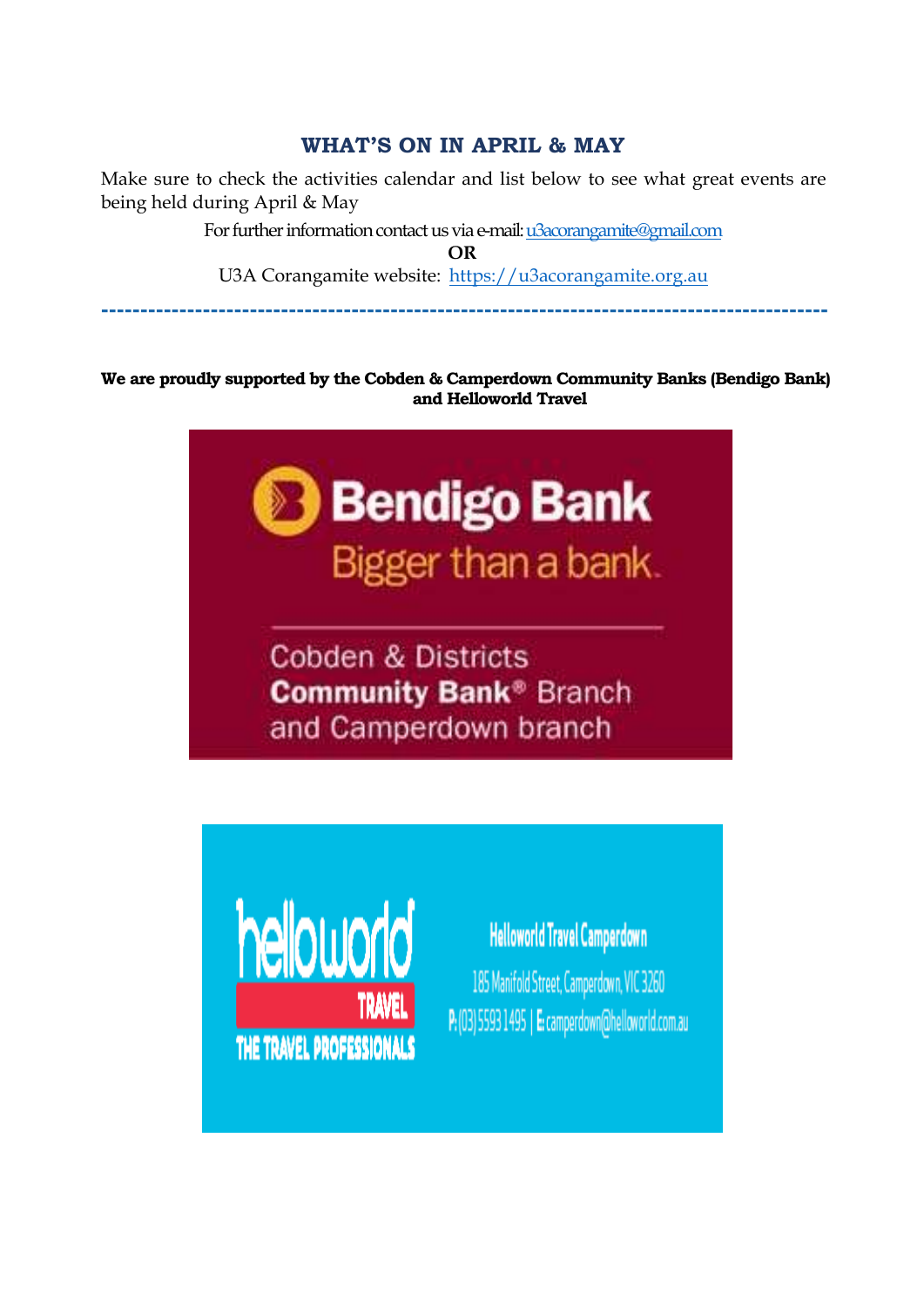### **U3A ACTIVITIES CALENDAR APRIL 2022**

|           |    |                                                                                                                                                             | <b>APRIL</b>                                                                                                                            |                                                                                                                                             |                                                                                                      |                                                                                            |
|-----------|----|-------------------------------------------------------------------------------------------------------------------------------------------------------------|-----------------------------------------------------------------------------------------------------------------------------------------|---------------------------------------------------------------------------------------------------------------------------------------------|------------------------------------------------------------------------------------------------------|--------------------------------------------------------------------------------------------|
| 02        | 03 | Mon 04<br>Mindfulness: Scotts Creek<br>@9.00am<br>Mah-jong:<br>+ Timboon @ 10.00am<br>+ Derrinallum @ 1.30pm<br>Scrabble: Cobden<br>@1.30pm                 | Tue 05<br>Appy Hours: Cobden Golf<br>Club @ 10.00am<br>Tea & Tour for Ten:<br>Carpendeit @ 1.30pm<br>China Painting: Lismore<br>@1.30pm | Wed 06<br>Bike Ride: @ 10.30am<br>Location: Naroghid-Cobden<br>Rail Trail<br>Singing: Cobden @ 1.30pm<br>China Painting: Lismore<br>@1.30pm | Thurs 07<br>Current Affairs: Cobden<br>@2.30pm                                                       | Fri 08<br>Mah-jong: Cobden<br>@10.00am                                                     |
| 09        | 10 | Mon 11<br>Mindfulness: Scotts Creek<br>@ 9.00am<br>Mah-jong:<br>+ Timboon @ 10.00am<br>+ Derrinallum @ 1.30pm<br>Coffee & Books: Noorat &<br>Cobden @1.30pm | Tue 12<br>Trivia Afternoon: Terang<br>Commercial Hotel @ 1.30pm<br>China Painting: Lismore<br>@1.30pm                                   | <b>Wed 13</b><br>Hike: @ 10.30am<br>Location: Mt Leura,<br>Camperdown<br>Cribbage: Cobden @ 1.30pm<br>China Painting: Lismore<br>@1.30pm    | Thurs 14                                                                                             | <b>Fri 15</b><br><b>Good Friday</b><br><b>Public Holiday</b>                               |
| <b>16</b> | 17 | Mon 18<br><b>Easter Monday</b><br><b>Public Holiday</b>                                                                                                     | Tue 19<br>Appy Hours: Cobden Golf<br>Club @ 10.00am<br>U3A Committee Meeting:<br>Cobden @ 10.30am<br>China Painting: Lismore<br>@1.30pm | <b>Wed 20</b><br>Let's do Lunch:<br>Camperdown @ 12.30pm<br>Singing: Cobden<br>@1.30pm<br>China Painting: Lismore<br>@1.30pm                | Thurs 21<br>Mini Golf: Cobden<br>@10.00am<br>Movie Matinee: Terang<br>@12 noon<br>Movie: "The Piano" | Fri 22<br>Mah-jong: Cobden<br>@10.00am<br>Travel Tales: Cobden Senior<br>Citizens @ 1.30pm |
| 23        | 24 | Mon 25<br><b>Anzac Day</b><br><b>Public Holiday</b>                                                                                                         | Tue 26<br>Scrabble: Cobden<br>@1.30pm<br>China Painting: Lismore<br>@1.30pm                                                             | <b>Wed 27</b><br>Croquet: Terang @ 1.00pm<br>Cribbage: Cobden @ 1.30pm<br>China Painting: Lismore<br>@1.30pm                                | Thurs 28<br>Mah-jong: Terang @ 1.30pm<br>Scrabble: Terang @ 1.30pm                                   | Fri 29<br>Mah-jong: Cobden<br>@10.00am                                                     |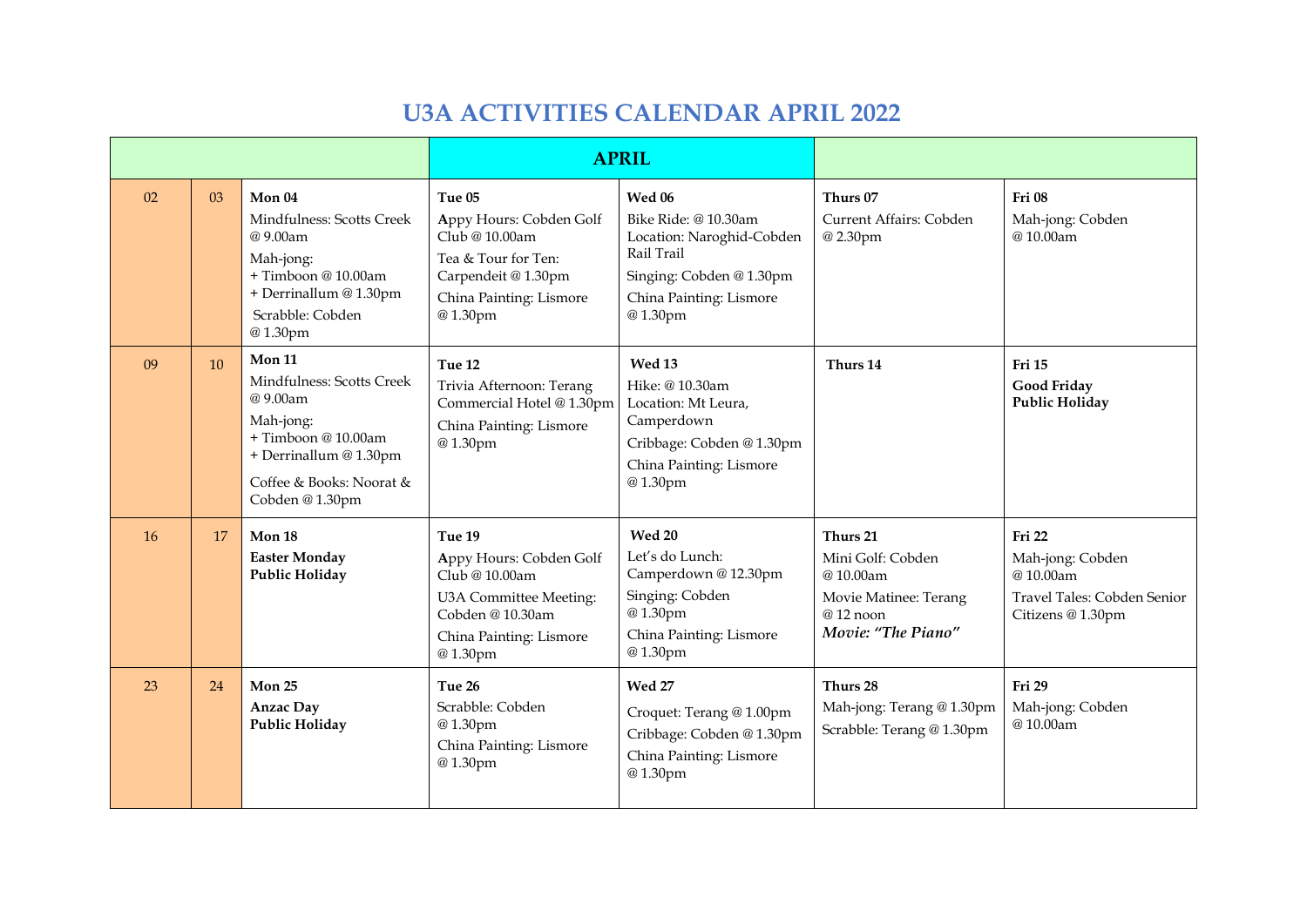### **U3A ACTIVITIES CALENDAR MAY 2022**

|    |    |                                                                                                                                                            | <b>MAY</b>                                                                                                                              |                                                                                                                       |                                                                    |                                                                                                   |
|----|----|------------------------------------------------------------------------------------------------------------------------------------------------------------|-----------------------------------------------------------------------------------------------------------------------------------------|-----------------------------------------------------------------------------------------------------------------------|--------------------------------------------------------------------|---------------------------------------------------------------------------------------------------|
|    | 01 | Mon <sub>02</sub><br>Mindfulness: Scotts Creek<br>@9.00am<br>Mah-jong:<br>+ Timboon @ 10.00am<br>+ Derrinallum @ 1.30pm<br>Scrabble: Cobden<br>@1.30pm     | Tue 03<br>Appy Hours: Cobden Golf<br>Club @ 10.00am<br>China Painting: Lismore<br>@1.30pm                                               | Wed 04<br>Bike Ride: @10.30am<br><b>Location TBC</b><br>Singing: Cobden @1.30pm<br>China Painting: Lismore<br>@1.30pm | Thurs 05<br>Current Affairs: Cobden<br>@2.30pm                     | Fri <sub>05</sub><br>Mah-jong: Cobden<br>@10.00am                                                 |
| 07 | 08 | Mon 09<br>Mindfulness: Scotts Creek<br>@9.00am<br>Mah-jong:<br>+ Timboon @ 10.00am<br>+ Derrinallum @ 1.30pm<br>Coffee & Books: Noorat &<br>Cobden @1.30pm | Tue 10<br>China Painting: Lismore<br>@1.30pm                                                                                            | <b>Wed 11</b><br>Hike: @ 10.30am<br>Location TBC<br>Cribbage: Cobden @ 1.30pm<br>China Painting: Lismore<br>@1.30pm   | Thurs 12                                                           | <b>Fri 13</b>                                                                                     |
| 14 | 15 | Mon 16<br>Mindfulness: Scotts Creek<br>@9.00am<br>Mah-jong:<br>+Timboon@10.00am<br>+ Derrinallum @ 1.30pm<br>Scrabble: Cobden<br>@1.30pm                   | Tue 17<br>Appy Hours: Cobden Golf<br>Club @ 10.00am<br>U3A Committee Meeting:<br>Venue @ Time TBC<br>China Painting: Lismore<br>@1.30pm | Wed 18<br>Singing: Cobden<br>@1.30pm<br>China Painting: Lismore<br>@1.30pm                                            | Thurs 19<br>Movie Matinee: Terang<br>@12 noon<br>Movie & time TBC  | <b>Fri 20</b><br>Mah-jong: Cobden<br>@10.00am<br>Friday Forum: Cobden<br>Senior Citizens @ 1.30pm |
| 21 | 22 | Mon 23<br>Mindfulness: Scotts Creek<br>@9.00am<br>Mah-jong:<br>+ Timboon @ 10.00am<br>+ Derrinallum @ 1.30pm                                               | Tue 24<br>China Painting: Lismore<br>@1.30pm                                                                                            | Wed 25<br>Croquet: Terang @ 1.00pm<br>Cribbage: Cobden @ 1.30pm<br>China Painting: Lismore<br>@1.30pm                 | Thurs 26<br>Mah-jong: Terang @ 1.30pm<br>Scrabble: Terang @ 1.30pm | Fri 27<br>Mah-jong: Cobden<br>@10.00am<br>Travel Tales: Cobden Senior<br>Citizens @ 1.30pm        |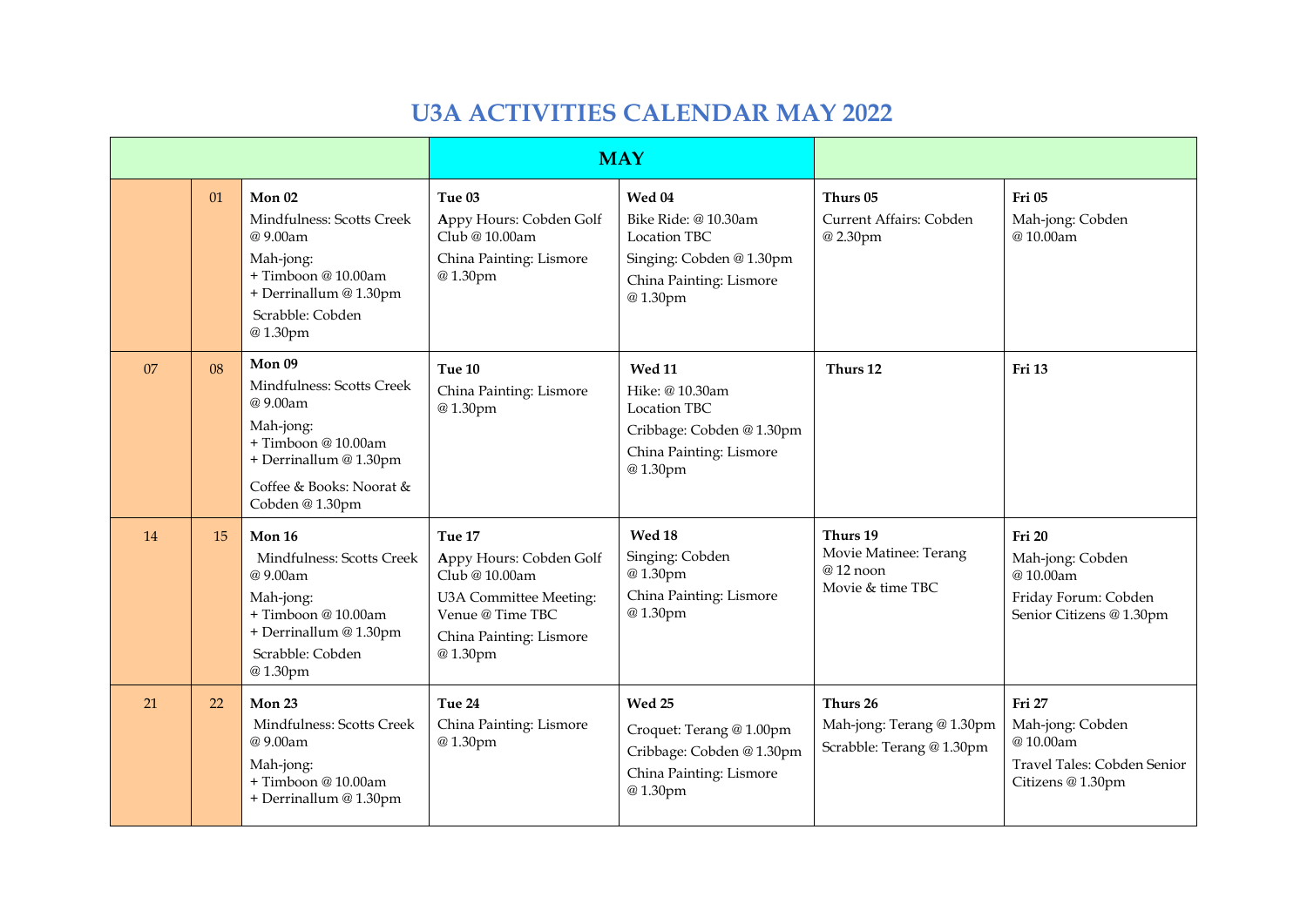## **U3A ACTIVITIES CALENDAR MAY 2022 (CONTD)**

|    |    |                                                                                                                      | <b>MAY (CONTD)</b>                                                                        |  |  |
|----|----|----------------------------------------------------------------------------------------------------------------------|-------------------------------------------------------------------------------------------|--|--|
| 28 | 29 | <b>Mon 30</b><br>Mindfulness: Scotts Creek<br>@ 9.00am<br>Mah-jong:<br>+ Timboon @ 10.00am<br>+ Derrinallum @ 1.30pm | Tue 31<br>Appy Hours: Cobden Golf<br>Club @ 10.00am<br>China Painting: Lismore<br>@1.30pm |  |  |

| <b>U3A CORANGAMITE SPECIAL ACTIVITIES IN APRIL</b> |                                  |                    |                                                                                                                                                                                                                       |                                                        |  |  |
|----------------------------------------------------|----------------------------------|--------------------|-----------------------------------------------------------------------------------------------------------------------------------------------------------------------------------------------------------------------|--------------------------------------------------------|--|--|
| <b>ACTIVITY</b>                                    | <b>DAY</b>                       | <b>TIME</b>        | <b>VENUE</b>                                                                                                                                                                                                          | <b>CONTACT PERSON</b>                                  |  |  |
| Let's Do Lunch                                     | Wednesday<br>20th April          | 12.30pm            | Commercial Hotel, Camperdown<br><b>Bookings to Gary Kimber</b><br>by Friday 14th April                                                                                                                                | Gary Kimber<br>0439 079 098<br>gazzmazz3@gmail.com     |  |  |
| <b>Travel Tales</b>                                | Friday<br>22 <sup>nd</sup> April | 1.30 <sub>pm</sub> | Macquarie Island - Barrie and Jean Giblett<br>Cobden Senior Citizens Centre<br>Gold coin donation to assist with afternoon tea<br>Bookings to Marilyn Kimber by<br>Monday 18th April<br>(See page 3 for full details) | Marilyn Kimber<br>0437 584 998<br>mazz060253@gmail.com |  |  |